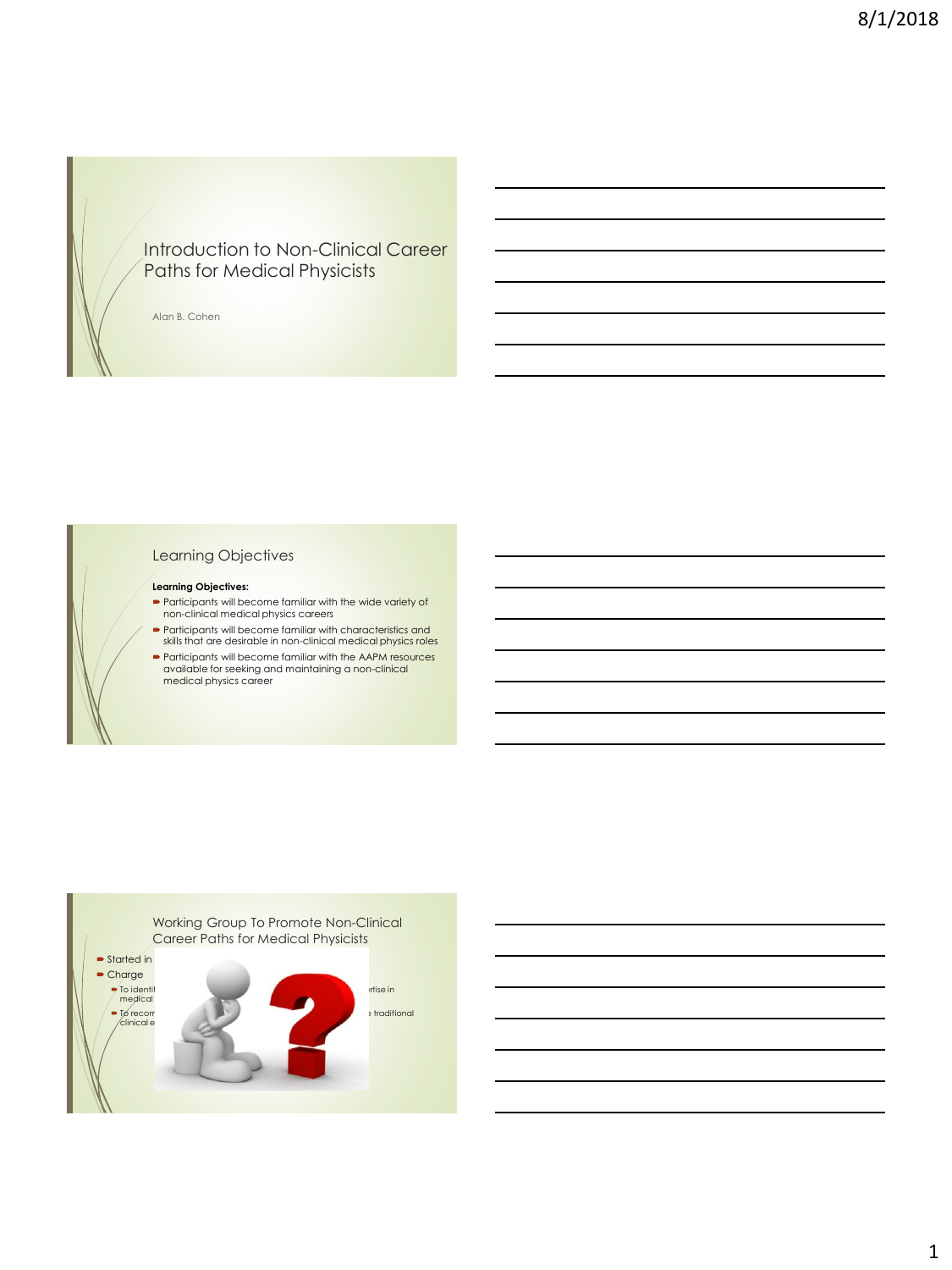#### Student Survey Results

- According to the 2015 AAPM Professional Survey, 20% of<br>medical physicists stated that they primarily worked in<br>areas other than clinical clinical clinical clinical clinical clinical clinical clinical clinical clinical cl **Disconnect**
- However, a 2014 survey of medical physics students found less than 50% of students felt knowledgeable about non-clinical career paths (165 respondents)

#### Why?

Students do not have exposure to non-clinical career opportunities

- Courses taught by clinical physicists & academic research people
- Residency Programs do not lend themselves to non-clinical programs

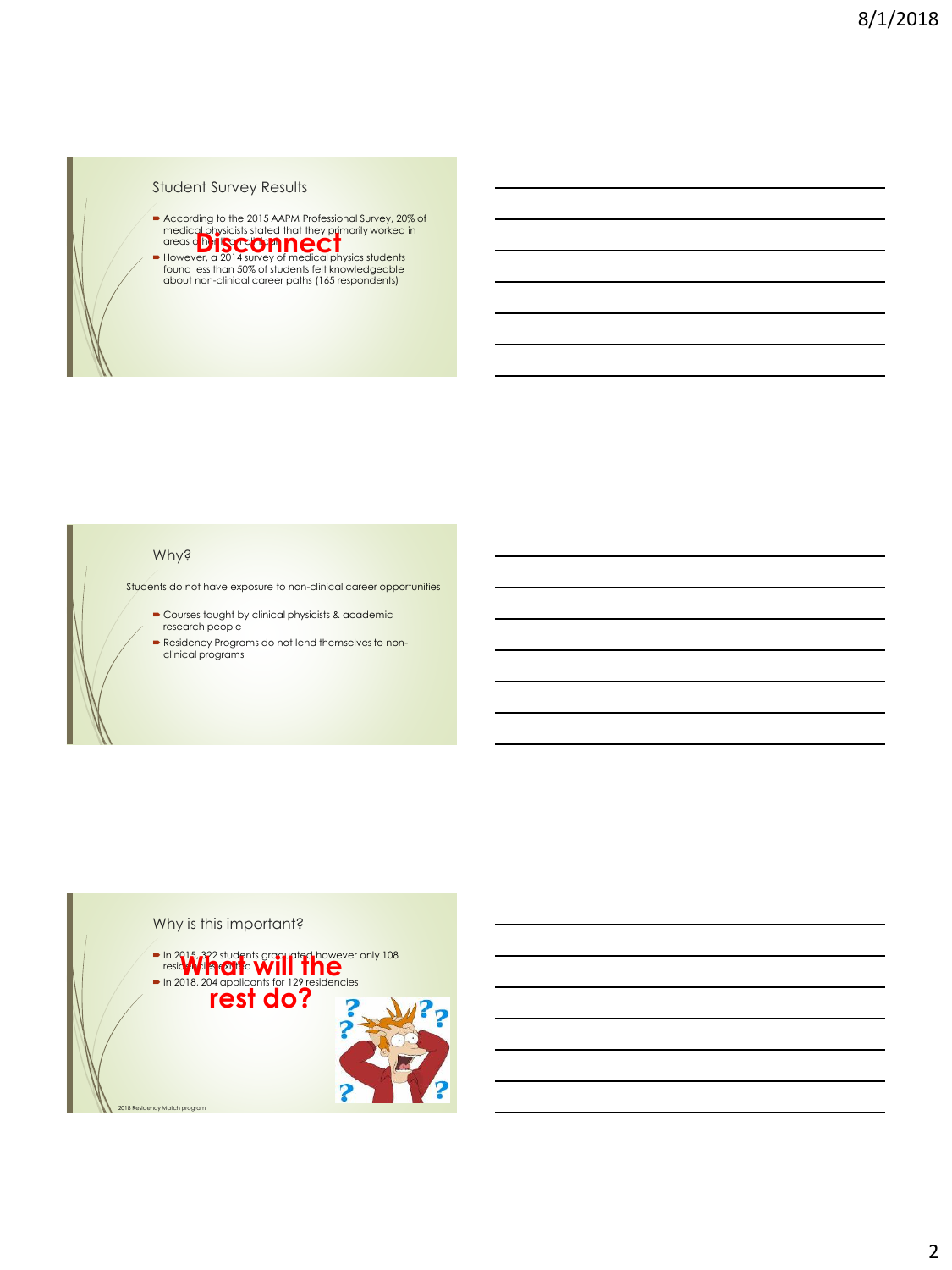### Non-Clinical Careers

- Non-clinical careers normally do not need certification
- Pay comparable with work/life balance
	- Range tends to follow at 80-90% AAPM survey clinical average Work hours tend to be more reasonable
- **Effect many more patients**
- Cutting Edge of Technology
- $\blacksquare$  Travel

\*Caution: Does not apply in all cases

#### **Countries**

|    | Austria           | 12. France       | 23. Netherlands  |
|----|-------------------|------------------|------------------|
| 2. | Belgium           | 13. Germany      | 24. Romania      |
| 3. | <b>Bulgaria</b>   | 14. Greece       | 25. Russia       |
| 4. | Canada            | 15. Hungry       | 26. Scotland     |
|    | 5. Canary Islands | 16. India        | 27. South Africa |
| 6. | China             | 17. Ireland      | 28. South Korea  |
|    | 7. Columbia       | 18. Israel       | 29. Spain        |
| 8. | Czech Republic    | 19. Italy        | 30. Sweden       |
| 9. | Denmark           | 20. Japan        | 31. Switzerland  |
|    | 10. Egypt         | 21. Lichtenstein | 32. Taiwan       |
|    | 11. England       | 22. Mexico       | 33. Turkey       |
|    |                   |                  |                  |

### Industry Positions

- Research and Development
	-
	-
- Programming skills<br>■ Quality Processes (FMEA, SPC, etc.)<br>■ Regulatory (Good Manufacturing Processes, ISO, IEC, FDA)<br>■ Show completion of at least 1 large comprehensive project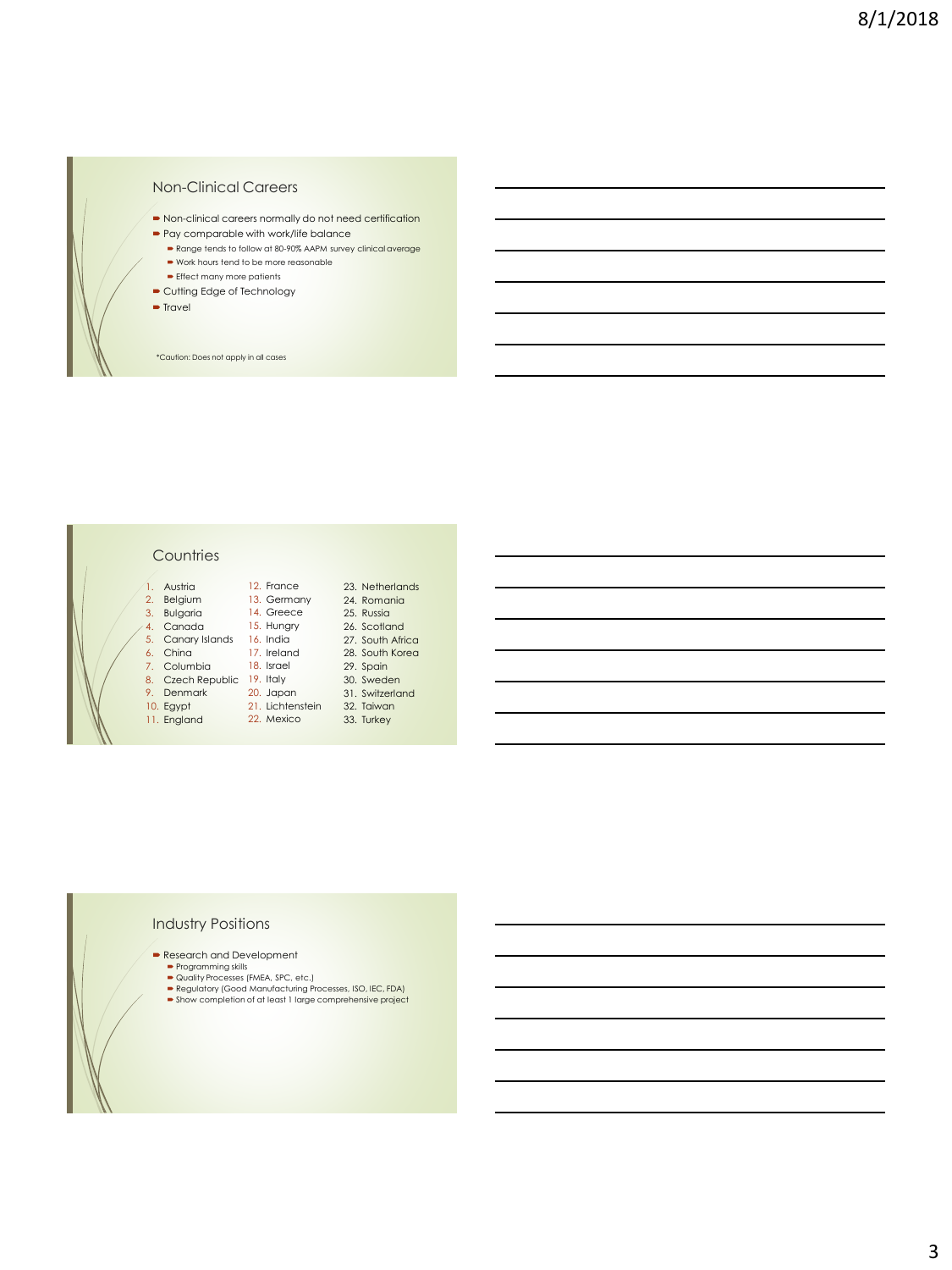### Industry Positions

- 
- Sales & Marketing<br>
People Skills (names, titles, interests, etc.)<br>
Ability to determine real need vs. requested need<br>
Duderstand clinical implication of new technology

### Industry Positions

Customer Support

- Patient Flexible "quick on your feet" Adaptable Adjust to changing conditions
- 

#### Skills

- Organizational
- Interpersonal work well as a member of a team
- Communication present & communicate effectively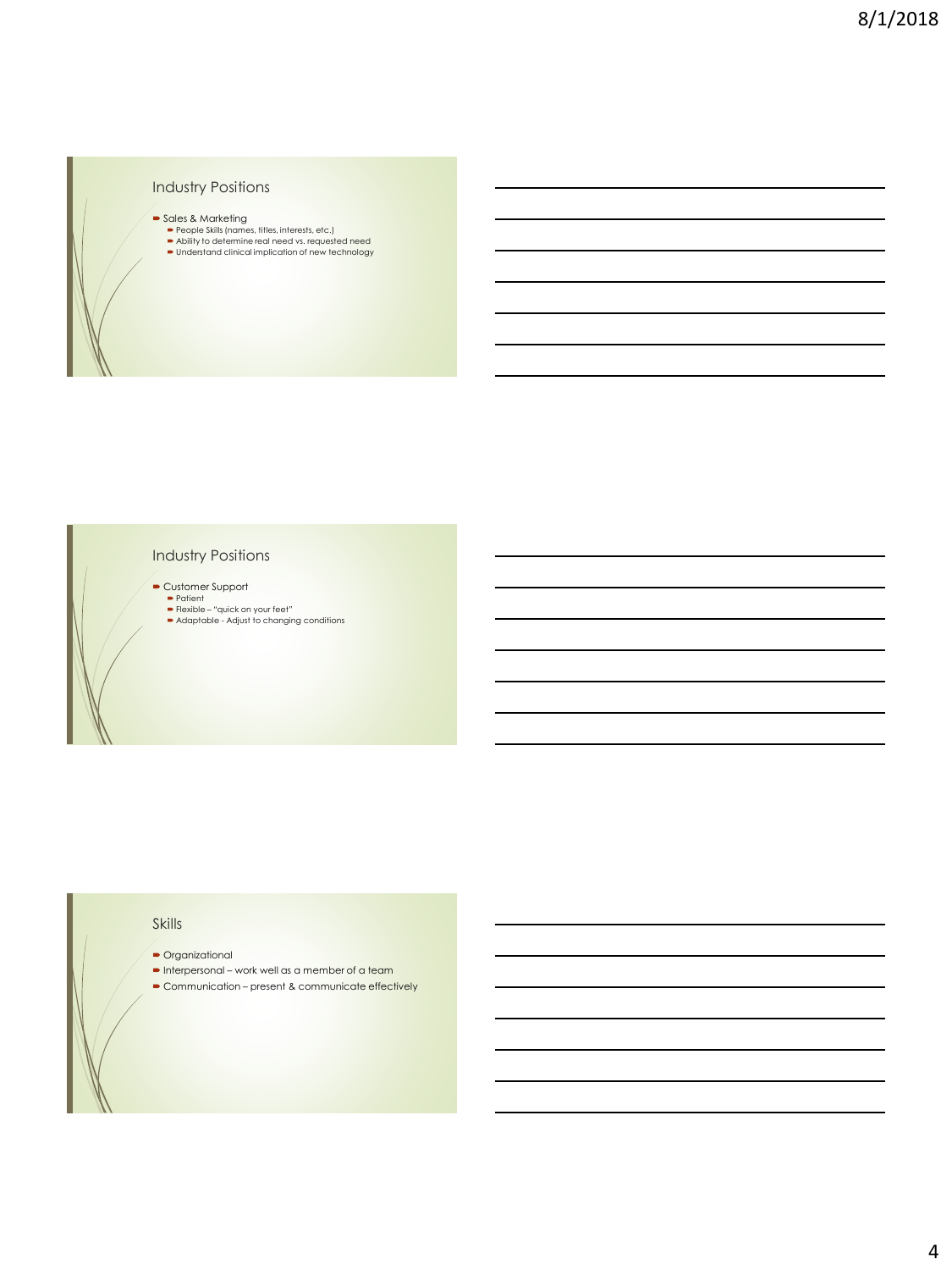### Is it right for me?

- ❖ Paid Internships (Elekta & Varian)
- ❖ I-Corps programs by NIH & NSF to fund promising academic research

**PD** It Depends  $\sqrt{2}$ 

#### Academic Research & Education

- Academic Research & Education **Universities**
- Government research positions tend to be grant based
- High School Physics Teacher
- **Industry Research**

#### Radiation Safety and Health Physics

- Health physicists monitor doses and design and implement new measures for controlling dose
- Nuclear power plants
- Pharmaceutical companies
- $\blacksquare$  NRC
- $\blacktriangleright$  Hospitals
- US armed forces, State Department, CIA
- ❖ Internships available at nuclear power plants, pharma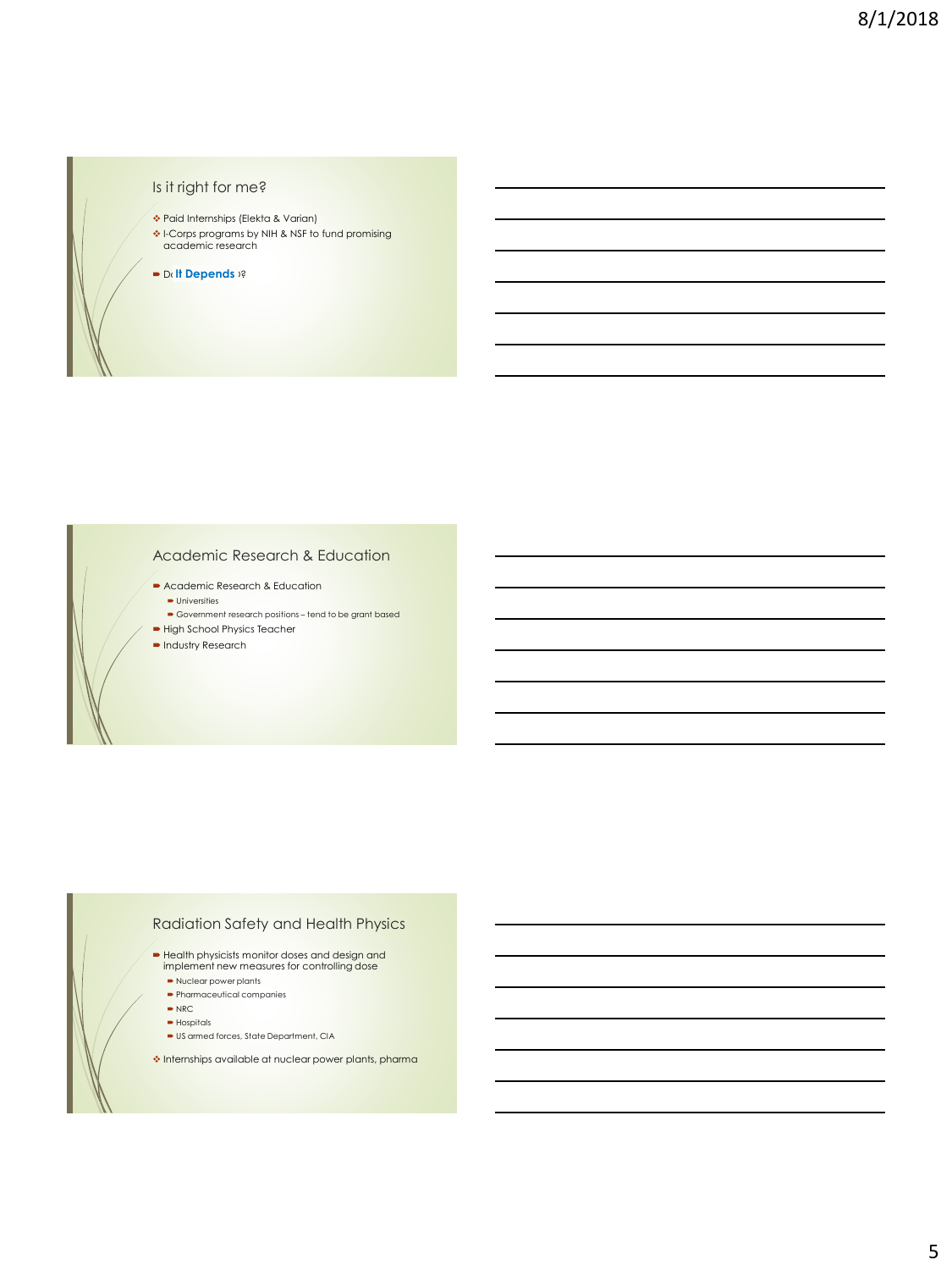#### **Regulatory**

FDA

- Review the safety and effectiveness of new devices  $\blacksquare$  NRC
	- License new medical devices
	- $\blacktriangleright$  Hospital compliance with regulations
	- $\blacktriangleright$  Setting new licensing guidelines
- $\blacksquare$  NIST
	- $\blacktriangleright$  Standardization for calibration protocols and phantoms

### **Other**

- Science Policy
- Science Writing
- ❖ Tend to have more flexible working hours

#### Additional Resources

- Annual Student Meeting
- Residency Fair
- Career Expo
- Student Night Out
- **Interview Workshop**
- http://www.aapm.org/students/
- WG for Non-Clinical Professionals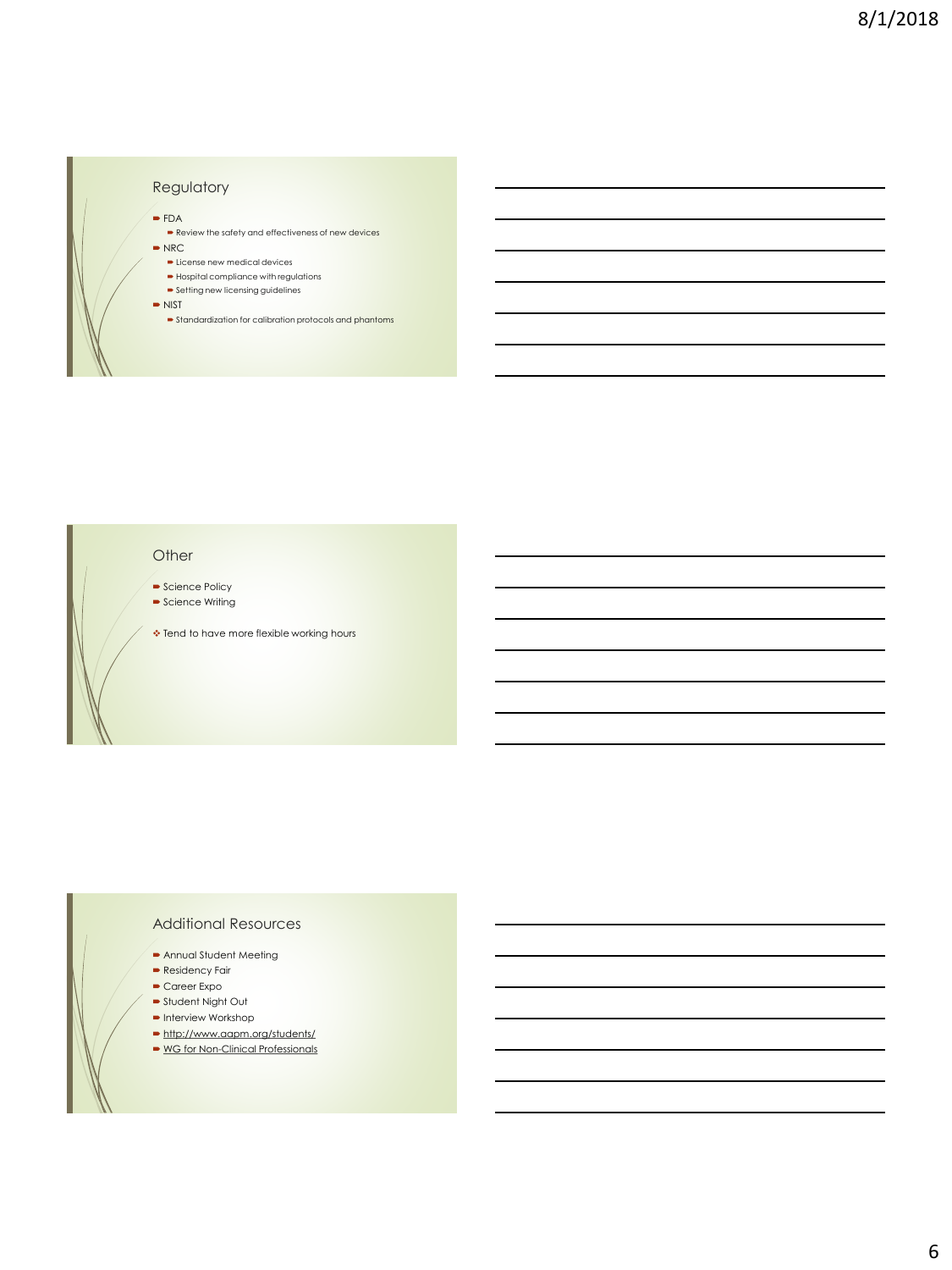### A Personal Journey

Man plans, God laughs\*

\*Old Yiddish proverb

### High School Teacher

BS in Physics Working on Masters in Secondary Education

#### Researcher at University

Worked for Professor as an undergrad

Compositional analysis of thin field high temperature superconductors (experience with ultra-high vacuum systems)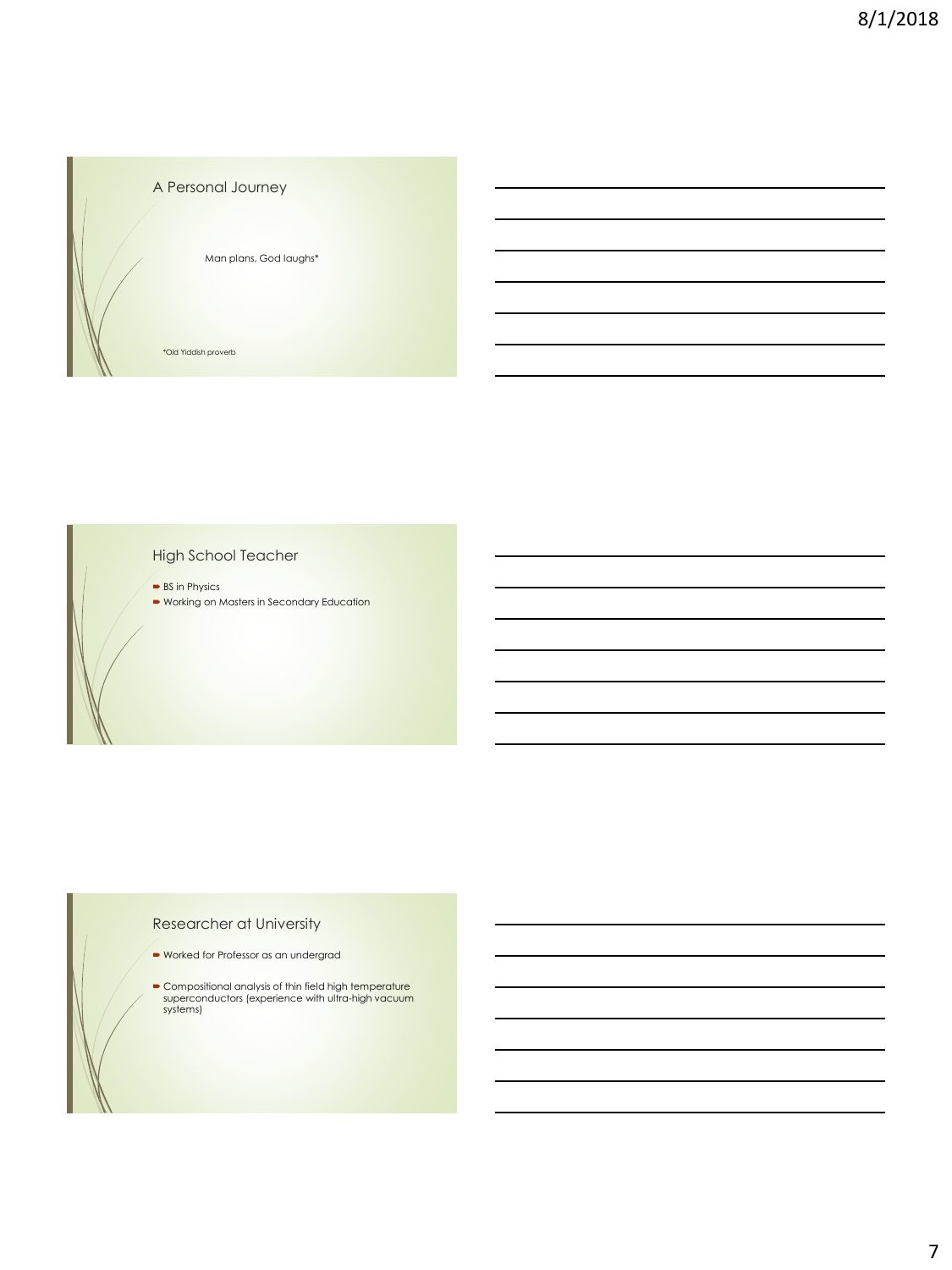### Physical Analytical Chemist

- **Equipment was similar to that at university**
- SOP, FMEA, SPC, customer support troubleshooting

Masters in Medical Physics

### Customer Support Medical Physicist

 $\blacktriangleright$  High School Teacher

- **Designed first in-house treatment planning course**
- Training, support, hardware install
- 3 Year assignment in Europe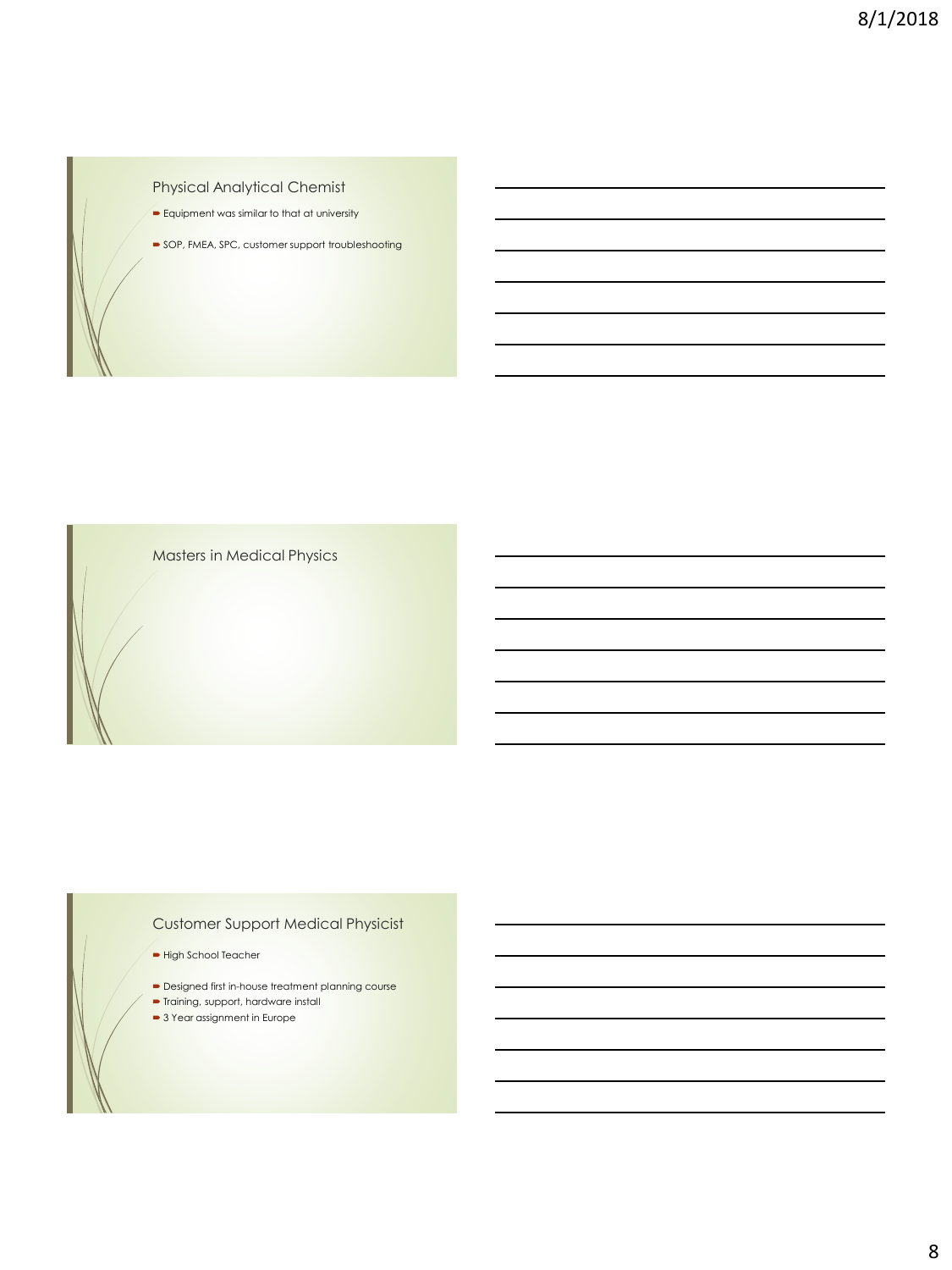### Clinical Medical Physicist

- Experience from CMS with XIO Treatment Planning System
- While buying a CyberKnife…..

### Customer Support Medical Physicist

- **Prior support experience**
- $\blacksquare$ International experience
- Product design
- **Regulatory compliance**
- Involvement with International Electrotechnical Commission
- International Travel

Elekta MR-Linac